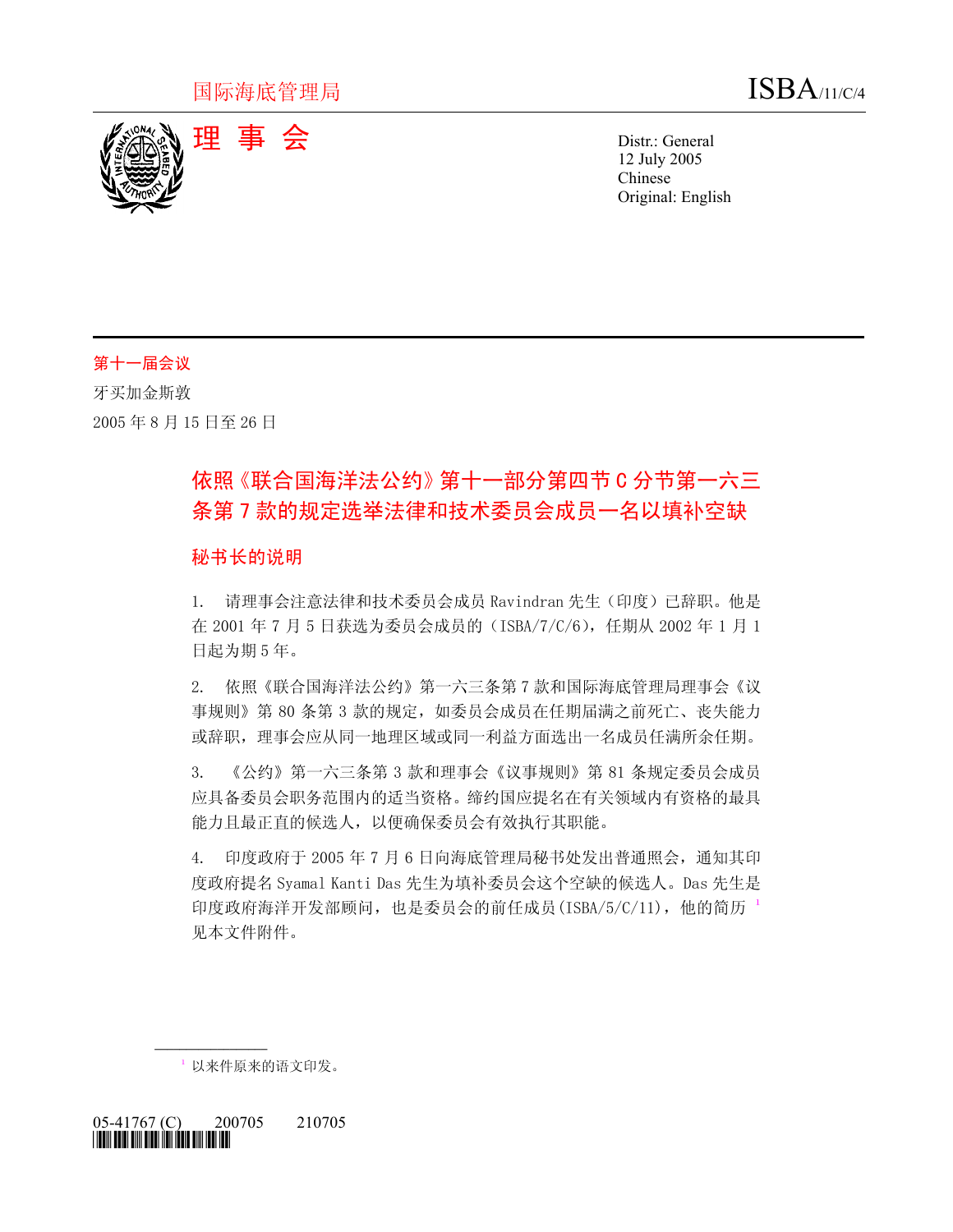| <b>Syamal Kanti Das (India)</b>                                                                             |                                                                                                                                                                   |                                                                                                                             |  |
|-------------------------------------------------------------------------------------------------------------|-------------------------------------------------------------------------------------------------------------------------------------------------------------------|-----------------------------------------------------------------------------------------------------------------------------|--|
| Date of birth:                                                                                              | 12 December 1952                                                                                                                                                  |                                                                                                                             |  |
| Languages spoken: Bengali, English and Hindi                                                                |                                                                                                                                                                   |                                                                                                                             |  |
| Present employer: Department of Ocean Development<br>Government of India                                    |                                                                                                                                                                   |                                                                                                                             |  |
| <b>Educational qualifications</b>                                                                           |                                                                                                                                                                   |                                                                                                                             |  |
| 1986                                                                                                        | University of Leeds, United Kingdom, MBA in project management,<br>business policy, management finance and decision analysis                                      |                                                                                                                             |  |
| 1974                                                                                                        | Calcutta University, Bengal Engineering College, B.E. (Mining) in method<br>of working, mining machinery, ventilation, mine management, legislation<br>and safety |                                                                                                                             |  |
| 1969                                                                                                        | West Bengal Board of Higher Secondary Exams in physics, chemistry,<br>mathematics                                                                                 |                                                                                                                             |  |
| <b>Employment details</b>                                                                                   |                                                                                                                                                                   |                                                                                                                             |  |
|                                                                                                             | 29 April 1997-continuing                                                                                                                                          | Adviser, Department of Ocean Development,<br>Government of India                                                            |  |
|                                                                                                             | Director (Scientific), Department of Ocean<br>29 April 1992-28 April 1997<br>Development, Government of India                                                     |                                                                                                                             |  |
| 29 September 1988-29 April 1992 Joint Director, Ministry of Environment and<br>Forests, Government of India |                                                                                                                                                                   |                                                                                                                             |  |
|                                                                                                             | Planning<br>6 September 1982-29 September 1988 Senior<br>Research<br>Officer,<br>Commission, Government of India                                                  |                                                                                                                             |  |
|                                                                                                             | 22 February 1977-2 September 1982                                                                                                                                 | Undermanager, Central Mine Planning and<br>Design Institute Ltd./Coal India Ltd. (Public<br>sector undertaking)             |  |
|                                                                                                             | 7 August 1975-21 February 1977                                                                                                                                    | Junior Executive Trainee, Central Mine<br>Planning and Design Institute Ltd./Coal India<br>Ltd. (Public sector undertaking) |  |

# **Reports/articles published**

- 1. Energy and Environment
- 2. Seabed mining in Central Indian Ocean Basin Perspective and Prospects in the international Journal
- 3. Indian Polymetallic Nodules Programme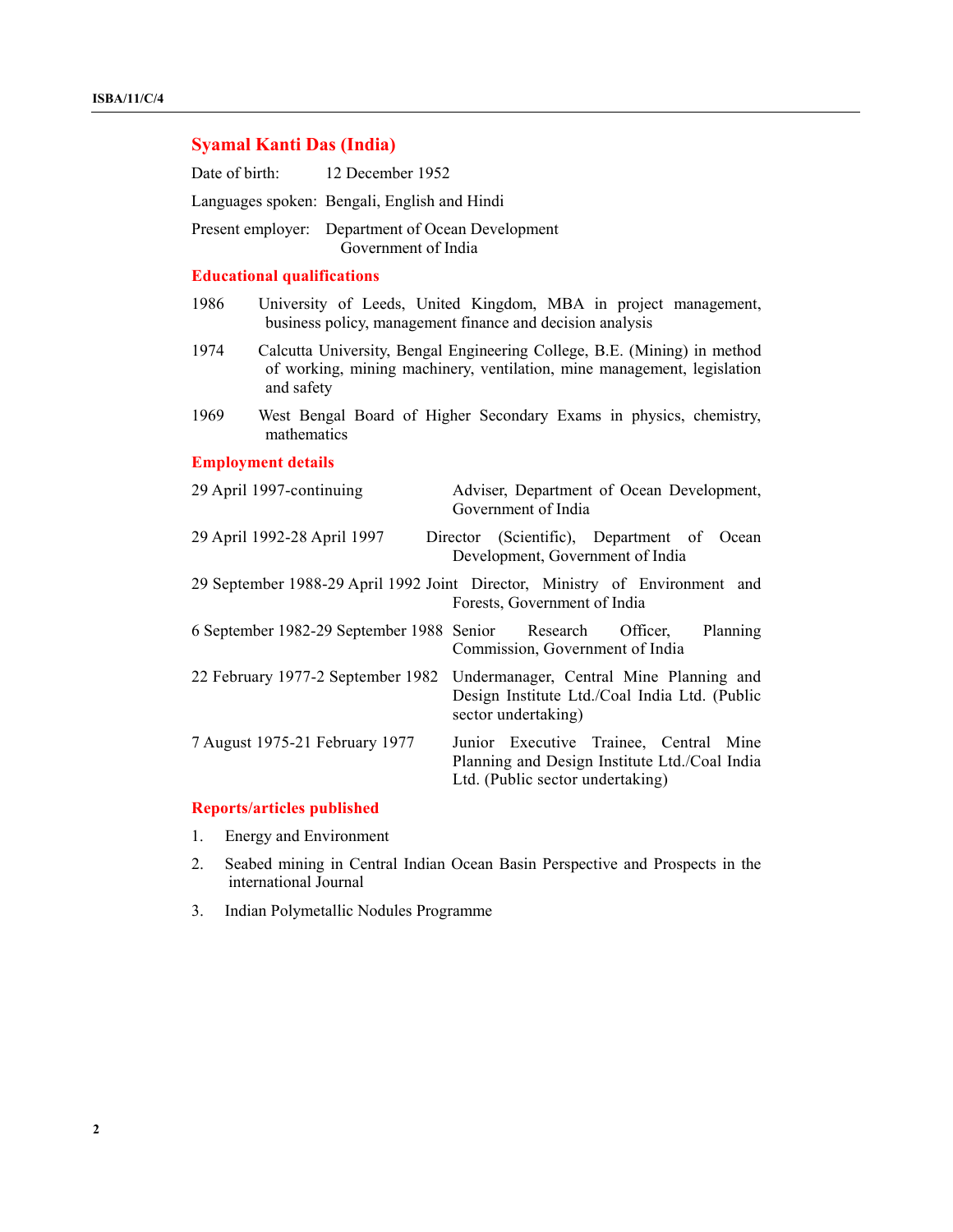#### **Membership in special national and international expert committees**

- (a) Member Secretary of Expert Committee on Environmental Appraisal of Industrial Projects constituted by Ministry of Environment and Forests, Government of India, in 1988-90;
- (b) Member Secretary of Expert Committee on Environmental Appraisal of Mining Projects constituted by Ministry of Environment and Forests, Government of India, in 1991-92;
- (c) Elected Member of Legal and Technical Commission of International Seabed Authority from 1999 to 2001;
- (d) Leader of a delegation of scientists for formulation of collaborative work with CGGE, Gelendzhik, Russian Federation;
- (e) Leader of a delegation of scientists for Implementation of collaborative programme with the Russian Federation on two occasions;
- (f) Member of high-level expert committee for restructuring of Geological Survey of India constituted by Ministry of Mines;
- (g) Member of committee constituted by Ministry of Mines for formulation of Offshore Areas Mineral (development and regulation) Act. 2002.

#### **Experience**

- Most of my assignments were in the nature of multi-disciplinary task teams to develop mining and allied projects with frequent opportunities in the shaping of mining policy, regulatory and institutional mechanisms best suited for the purpose. I was involved in decision-making relating to heavy investments in mining projects, infrastructural facilities and technological upgradation.
- My experience in the Planning Commission of India provided exposure to planning of the energy section at the national level. It involved constant dialogue with State Governments and other undertakings concerning sectoral restructuring, reform and regulatory frameworks. I also attended the meetings of a public investment board for making decisions on all major mining projects. It also enabled me to stay abreast of the latest technological advances in mining and related fields.
- My assignment in the Environment Ministry in granting environmental clearances to industrial and mining projects has exposed me to the vital environmental concerns of sustainable development associated with mining projects, including the socio-economic dimensions of land acquisition, resettlement and rehabilitation of displaced populations.
- Summing up, my experience for three decades and in different aspects (technological updating and technology transfer, financial and technical appraisal of projects, and analysis and review of international policies) of extractive industry operations in developing countries has provided me with a deep understanding of the latest developments as well as the problems associated with mining projects from the technological, safety, environmental and man management angles.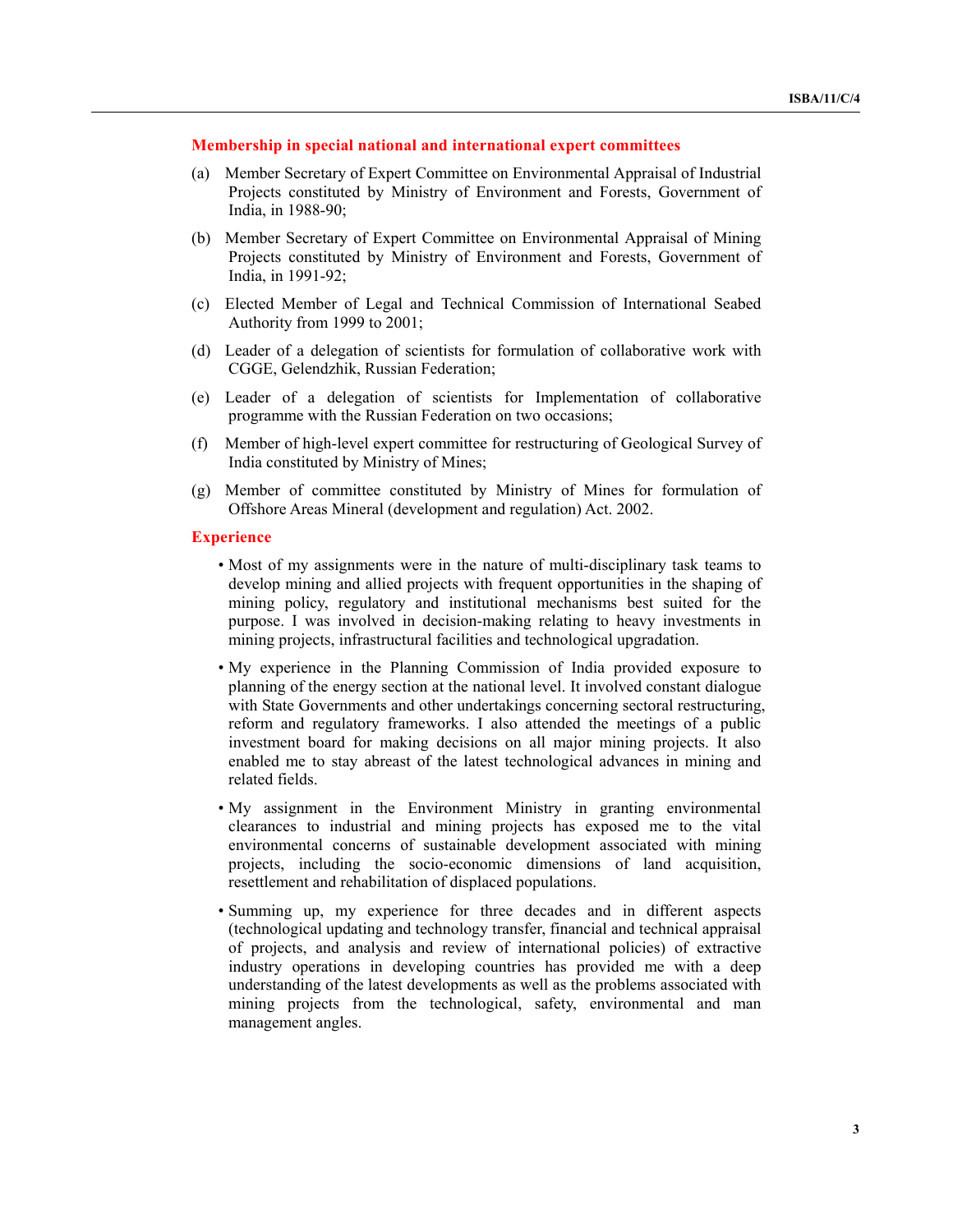#### **Details of experience and level of responsibility**

#### **Department of Ocean Development (as an Adviser) (29 April 1997-continuing)**

 As Adviser, I am responsible for planning, evaluating, monitoring, coordinating and funding the programmes of national importance in the area of marine non-living resources. Have been engaged in the formulation, implementation and monitoring of a national programme for marine non-living resources and development of relevant technologies. Nodal officer for the programme for the last eight years. The programme is one of the major activities pursued by the Department since inception in 1982 and continues to be so. The programme is being implemented/coordinated, keeping in view the overall regulatory measures and developments relating to oceans. The programme comprises the following components:

- (a) Survey and exploration at closer grid (5 km) at the Central Indian Ocean Basin;
- (b) Technology development for exploitation of minerals from the deep seabed;
- (c) Technology development for exploitation of minerals from the deep seabed;
- (d) Comprehensive environmental impact assessment study in the Central Indian Ocean Basin.

 The programme is being pursued also keeping in view the fulfilment of obligations of the Preparatory Commission (International Seabed Authority now) as a Registered Pioneer Investor (under resolution 11 of the Third United Nations Conference on the Law of the Sea), a status India was the first country to be accorded in 1987.

 Long-term perspective for the programme is periodically reviewed through a Board constituted for this purpose.

 Another major research and development project presently ongoing in the non-living resources sector is the study of the Bay of Bengal Fan. This multidisciplinary programme is being executed by the multi-institutional participation of various national laboratories and universities associated in this programme.

 I was a part of a technical expert group for formulation and framing offshore mineral regulation constituted by the Ministry of Mines, Government of India. The regulation is now in force.

 I was also a part of a high-power Committee for restructuring of a geological survey of India, in line with the recommendation of the Expenditure Reforms Committee, Government of India.

#### **Department of Ocean Development (29 April 1992-28 April 1997)**

 As Director (Scientific), I was engaged in planning, monitoring, evaluating, coordinating, funding in one of the major programmes (marine non-living resources). The programme involved multidisciplinary activities like survey and exploration, mining extractive metallurgy of minerals for getting the metal values with due regards to the environmental consequences for each sub-activity. The programme involved multi-institutional coordination. The programme is now aimed to have intermediate benefits to user industries. In order to achieve the ultimate objective, we have to develop various system, particularly deep sea mining in stages.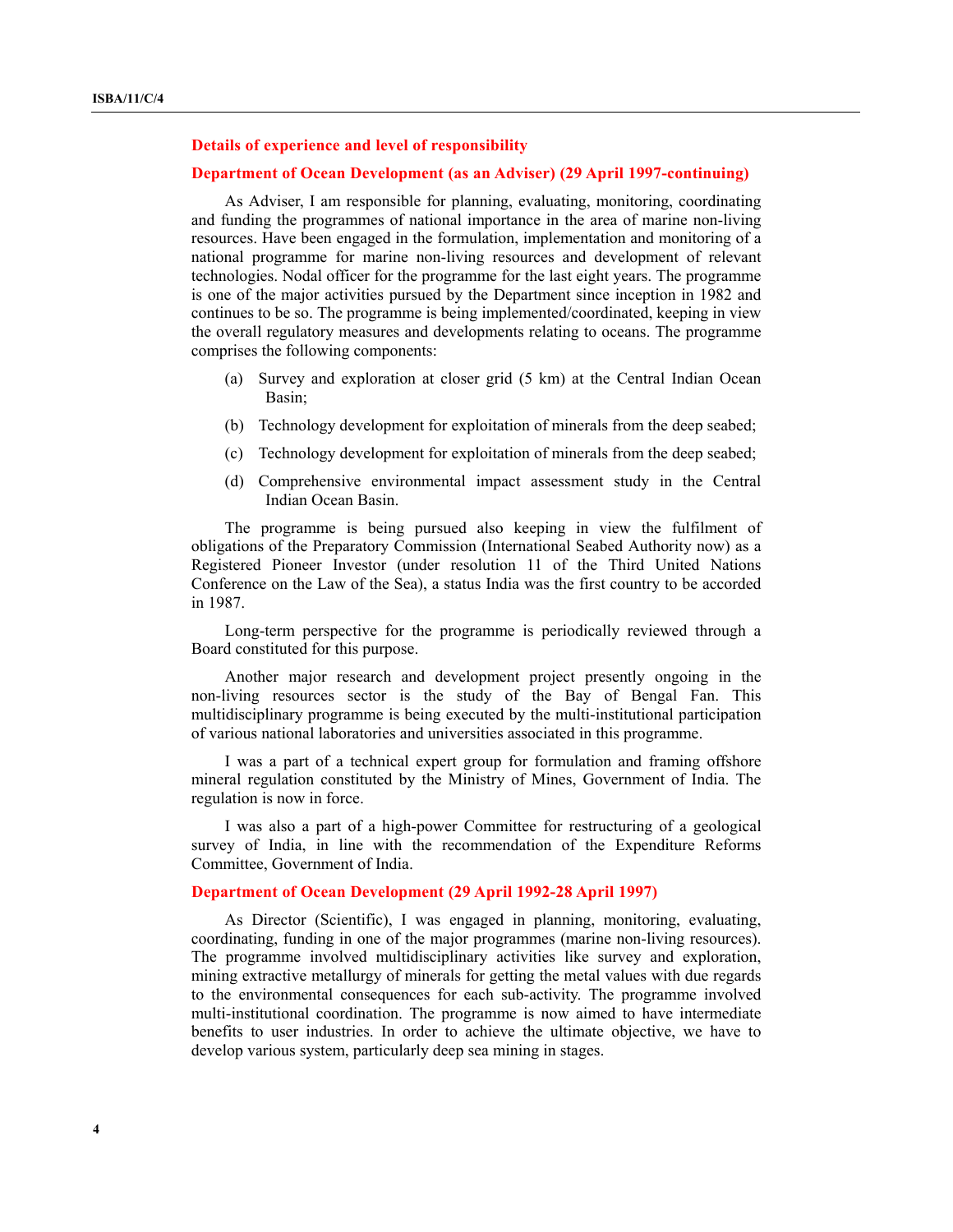A comprehensive environmental impact assessment study was commissioned in the Central Indian Ocean Basin. As a part of the comprehensive study, the baseline data collection and benthic disturbance activity have been completed. The environmental impact assessment monitoring work at the Central Indian Ocean Basin was initiated. The participating institutions/industries in this endeavour are: National Institute of Oceanography, Goa; Regional Research Laboratory, Bhubaneswar; National Metallurgical Laboratory, Jamshedpur; Bhabha Atomic Research Centre, Trombay; and Central Mechanical Engineering Research Institute, Durgapur. In addition, about 18 industries are involved in the mining technology development programme.

#### **Ministry of Environment and Forests (29 September 1988 to 29 April 1999)**

 In the Ministry of Environment and Forests, I was Joint Director and Member Secretary of the Environmental Appraisal Committee for industrial projects (oil, gas, steel, etc.) for more than two years. Subsequently, I became Member Secretary of the Environmental Appraisal Committee for mining projects. Environmental appraisal of developmental projects were carried out keeping in view the conservation of natural resources on land, coastal and offshore areas. My job was to analyse the predicted impacts of developmental projects, monitoring of approved projects from an environmental angle, and storage and retrieval of data. In addition, I regularly interacted with research and technical institutions for identification of further areas for research and development and science and technology inputs, environment, ecology and recycling of resources. I was directly involved in revision of environmental guidelines of the Ministry of Environment in respect of industrial and mining projects. This revision was emphasized on public hearings with local communities regarding environmental impacts due to the projects and introduction of appropriate resettlements and rehabilitation measures in the implementation stage of the project.

#### **Planning Commission (6 April 1982 to 29 September 1988)**

 I was posted in the Energy division of the Planning Commission as Senior Research Officer. I was involved in the:

- (a) Preparation of five-year and annual plan proposals concerning the coal sector of the energy division;
- (b) Examination of the proposals received from administrative ministries for development of mining projects;
- (c) Techno-economic appraisal of projects in consultation with the Project Appraisal Division of the Planning Commission and participation in the project investment board meetings;
- (d) Demand-supply evaluation;
- (e) Development of infrastructure needs and planning for critical inputs;
- (f) Evaluation of science and technology proposals for funding and monitoring;
- (g) Coordination of approved projects and science and technology schemes under implementation.